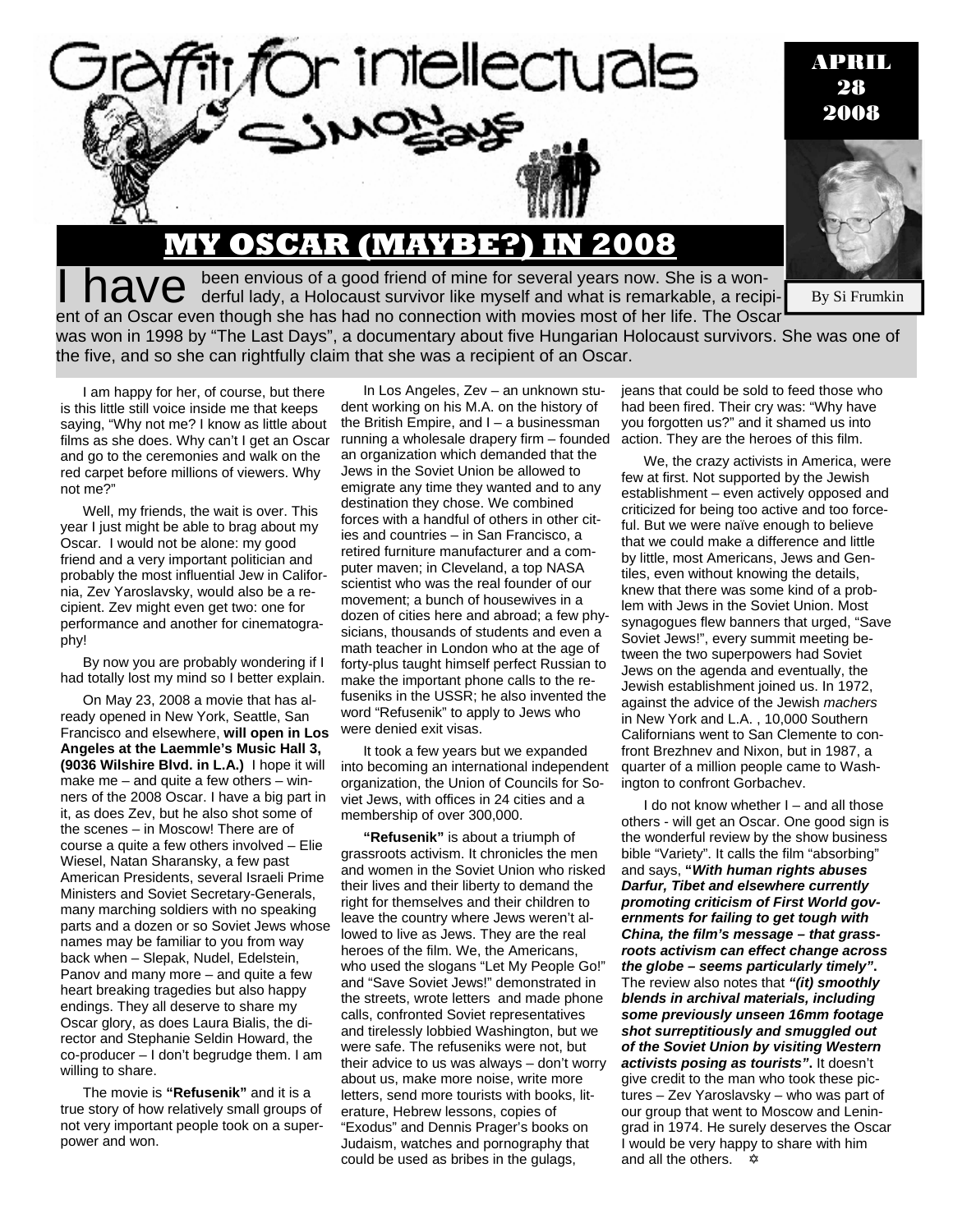# **THE CLINTONS' TERROR PARDONS BY DEBRA BURLIMGAME**

# **WALL STREET JOURNAL, FENRUARY 12, 2008**

## **Justice for Jonathan Pollard (J4JP) Introduction:**

"**The CIintons' Terror Pardons"** [WSJ 02/12/08] which follows below, revisits the 1999 FALN pardon scandal in a vivid manner, underscoring how egregious these politically-driven pardons were and how they were bought at such a cost to their victims and to the American people. It is impossible to read this article and not be morally offended by America's willingness to tolerate not only the release of unrepentant, murderous terrorists; but also its willingness to tolerate the unjust prolonged incarceration of Jonathan Pollard. Pollard is the only person in the history of the United States to receive an unlimited life sentence for passing classified information to an ally. Pollard has now served more than 5 times the usual sentence for the offense he committed by helping Israel. He was not a terrorist and he did not maim, murder, or harm anyone.

Former President Bill Clinton's pardon of 14 unrepentant FALN terrorists in the September of 1999 put the lie to the excuse that it was the threat of CIA Chief George Tenet to resign and the opposition of the American intelligence community which prevented Clinton from honoring the U.S. commitment to free Jonathan Pollard which was made as an integral part of the 1998 Wye Accords.

Less than a year after the Wye Summit in September of 1999, Clinton blatantly ignored the threat of resignation by CIA Chief George Tenet and a solid wall of opposition from the Justice, Intelligence and Defense Departments and Congress, when he invoked his powers of executive clemency to free a group of unrepentant FALN terrorists in an apparent attempt to gain Hispanic support for his wife in her N.Y. Senate bid. In doing so, Clinton effectively put the lie to the notion that any government agency might tie his hands or influence his decision in matters of clemency. In his book, "The Missing Peace" [2004] Dennis Ross clarifies that the real reason Clinton reneged was to keep Pollard as a high value "bargaining chip" against Israel.

# **HERE IS THE REAL FORGOTTEN STORY:**

IT WAS NEARLY 10 P.M. ON NEW YEAR'S EVE, 1982. TWO OFFICERS ON NEW YORK POLICE DEPARTMENT'S ELITE BOMB SQUAD rushed to headquarters at One Police Plaza, where minutes earlier an explosion had destroyed the entrance to the building. Lying amid the carnage was PoliCe Officer



Rocco Pascarella, his lower leg blasted off. "He was ripped up like someone took a box cutter and shredded

his face," re-

membered Detective Anthony Senft, one of the bomb-squad officers who answered the call 25 years ago. "We really didn't even know that he was a uniformed man until we found his weapon, that's how badly he was injured."

About 20 minutes later, Mr. Senft and his partner, Richard Pastorella, were blown 15 feet in the air as they knelt in protective gear to defuse another bomb. Detective Senft was blinded in one eye, his facial bones shattered, his hip severely fractured. Mr. Pastorella was blinded in both eyes and lost all the fingers of his right hand. A total of four bombs exploded in a single hour on that night, including at FBI headquarters in Manhattan and the federal courthouse in Brooklyn.

The perpetrators were members of Armed Forces of National Liberation, FALN

(the Spanish acronym), a clandestine terrorist group devoted to bringing about independence for Puerto Rico through violent means. Its members waged war on America with bombings, arson, kidnappings, prison escapes, threats and intimidation. The most gruesome attack was the 1975 Fraunces Tavern bombing in Lower Manhattan. Timed to go off during the lunch-hour rush, the explosion decapitated one of the four people killed and injured another 60.

FALN bragged about the bloodbath, calling the victims "reactionary corporate executives" and threatening: "You have unleashed a storm from which you comfortable Yankees can't escape." By 1996, the FBI had linked FALN to 146 bombings and a string of armed robberies -- a reign of terror that resulted in nine deaths and hundreds of injured victims.

On Aug. 7, 1999, the one-year anniversary of the U.S. African embassy bombings that killed 257 people and injured 5,000, President Bill Clinton reaffirmed his commitment to the victims of terrorism, vowing that he "will not rest until justice is done." Four days later, while Congress was on summer recess, the White House quietly issued a press release announcing that the president was granting clemency to 16 imprisoned members of FALN. What began as a simple paragraph on the AP wire exploded into a major controversy.

Mr. Clinton justified the clemencies by asserting that the sentences were disproportionate to the crimes. None of the petitioners, he stated, had been directly involved in crimes that caused bodily harm to anyone. "For me," the president concluded, "the question, therefore, was whether their continuing incarceration served any meaningful purpose."

His comments, including the astonishing claim that the FALN prisoners were being unfairly punished because of "guilt by association," were widely condemned as a concession to terrorists. Further, they were seen as an outrageous slap in the face of the victims and a bitter betrayal of the cops and federal law enforcement officers who had put their lives on the line to protect the public and who had invested years of their



FALN bombing result—One Police Plaza

careers to put these people behind bars. The U.S. Sentencing Commission affirmed a pre-existing Justice Department assessment that the sentences, ranging from 30 to 90 years, were "in line with sentences imposed in other cases for similar terrorist activity."

The prisoners were convicted on a **PLEASE SEE "TERROR" PAGE 3**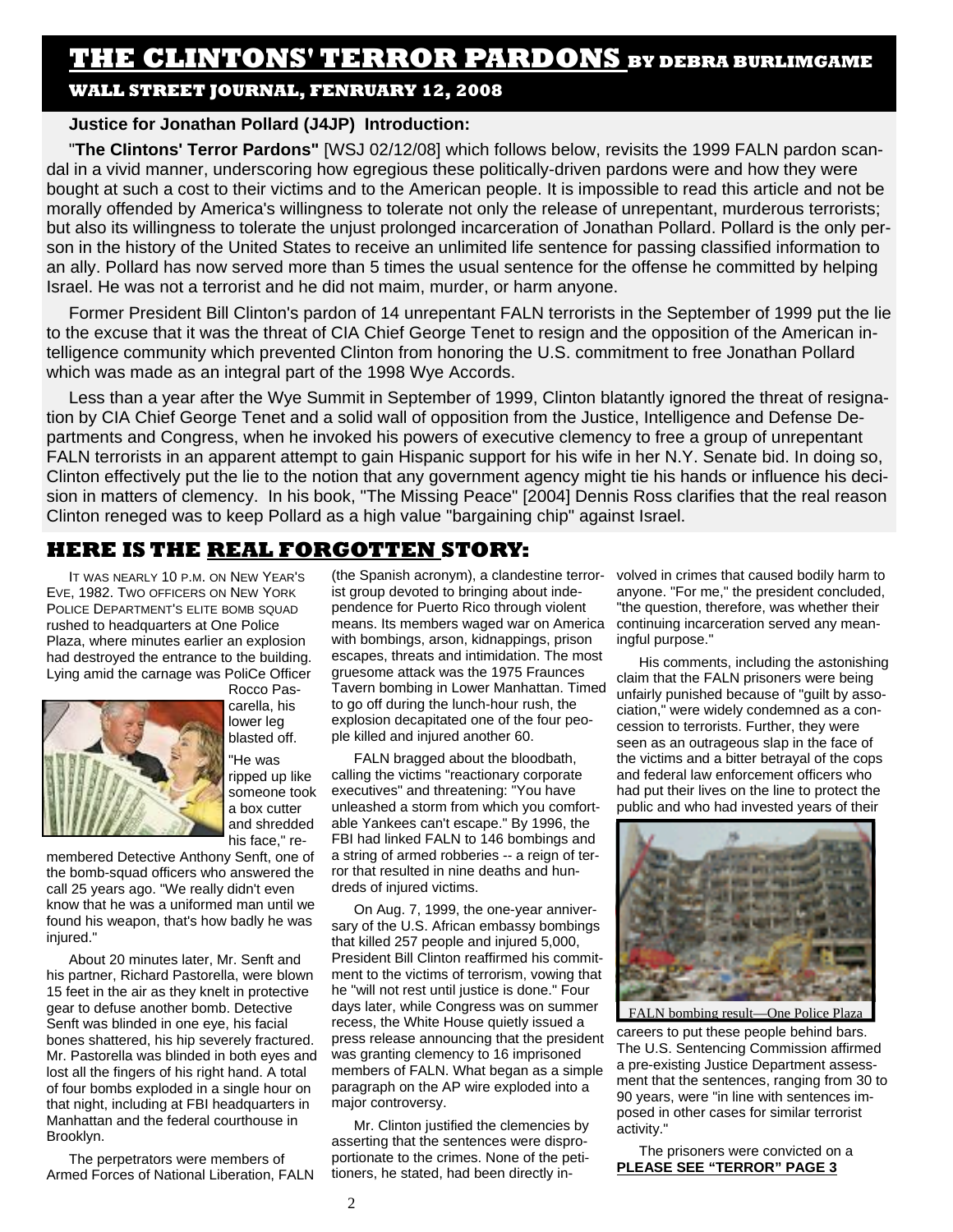## **FROM "TERROR PARDONS" PAGE 2**

variety of charges that included conspiracy, sedition, violation of the Hobbes Act (extortion by force, violence or fear), armed robbery and illegal possession of weapons and explosives -- including large quantities ofC-4 plastic explosive, dynamite and huge caches of ammunition. Mr. Clinton's action was opposed by the FBI, the Bureau of Prisons, the U.S. attorney offices that prosecuted the cases and the victims whose lives had been shattered. In contravention of standard procedures, none of these agencies, victims or lies of victims were consulted or notified prior to the president's announcement.

"I know the chilling evidence that convicted the petitioners," wrote Deborah Devaney, one of the federal prosecutors who spent years on the cases. "The conspirators made every effort to murder and maim .... A few dedicated federal agents are the only people who stood in their way."

Observed Judge George Layton, who sentenced four F ALN defendants for their conspiracy to use military-grade explosives to break an F ALN leader from Ft. Leavenworth Penitentiary and detonate bombs at other public buildings, "[T]his case ... represents one ofthe finest examples of preventive law enforcement that has ever come to this court's attention in the 20-odd years it has been a judge and in the 20 years before that as a practicing lawyer in criminal cases."

The FBI cracked the cases with the discovery of an FALN safe house and bomb factory. Video surveillance showed two of those on the clemency list firing weapons and building bombs intended for an imminent attack at a U.S. military installation. FBI agents obtained a warrant and entered the premises, surreptitiously disarming the bombs whose components bore the unmistakable F ALN signature. They found 24 pounds of dynamite, 24 blasting caps, weapons, disguises, false IDs and thousands of rounds of ammunition.

A total of six safe houses were ultimately uncovered. Seven hundred hours of surveillance video were recorded, resulting in a mountain of evidence connecting the 16 prisoners to multiple F ALN operations past and present.

Federal law enforcement agencies considered these individuals so dangerous, extraordinary security precautions were taken at their numerous trials. Courthouse elevators were restricted and no one, including the court officers, was permitted to carry a firearm in the courtroom.

Given all this, why would Bill Clinton, who had ignored the 3,226 clemency petitions that had piled up on his desk over the years, suddenly reach into the stack and pluck out these 16 meritless cases? (The New York Times ran a column with the headline, "Bill's Little Gift.")

Hillary Rodham Clinton was in the midst of her state-wide "listening tour" in anticipation of her run for the U.S. Senate in New York, a

state which included 1.3 million Hispanics. Three members of the Congressional Hispanic Caucus -- Luis V. Gutierrez (D., Ill.), Jose E. Serrano, (D., N.Y.) and Nydia M. Velazquez, (D., N.Y.) -- along with local Hispanic politicians and leftist human-rights advocates, had been agitating for years on behalf of the F ALN cases directly to the White House and first lady.

Initial reports stated that Mrs. Clinton supported the clemencies, but when public reaction went negative she changed course, issuing a short statement three weeks after the clemencies were announced. The prisoners' delay in refusing to renounce violence "speaks volumes," she said.

The Clintons were caught in an awkward predicament of their own making. The president had ignored federal guidelines for commutation of sentences, including the most fundamental: The prisoners hadn't actually asked for clemency.

To push the deal through, signed statements renouncing violence and expressing remorse were required by the Justice Department. The FALN prisoners, surely relishing the embarrassment and discomfiture they were causing the president and his wife, had previously declined to accept these conditions. Committed and unrepentant militants who did not accept the authority of the United States, they refused to apologize for activities they were proud of in order to obtain a clemency they never requested.

So desperate was the White House to get the deal finalized and out of the news, an unprecedented 16-way conference call was set up for the "petitioners" who were locked up in 11 different federal facilities so that they could strategize a response to the president's offer. Two eventually refused to renounce their cause, preferring to serve out their lengthy

> sentences rather than follow the

script. Mr. Clinton's fecklessness in the handling of these

demon-



strated by the fact that none of the prisoners were required, as a standard condition of release, to cooperate in ongoing investigations of countless unsolved F ALN bombing cases and other crimes. Mrs. Clinton's so called disagreement with her husband on the matter made no mention of that fact. The risk of demanding such a requirement, of course, was that the prisoners might have proudly implicated themselves, causing the entire enterprise to implode, with maximum damage to the president and potentially sinking Hillary Clinton's Senate chances.

Meanwhile, Puerto Rican politicians

in New York who'd been crowing to their constituents about the impending release of these "freedom fighters" were enraged and insulted at Hillary Clinton's withdrawal of support. "It was a horrible blunder," said State Sen. Olga A. Mendez. "She needs to learn the rules."

The first lady called her failure to consult the Puerto Rican political establishment before assessing the entire issue a mistake "that will never happen again" -- even as the cops who had been maimed and disfigured by FALN operations continued to be ignored. Tom and Joe Connor, two brothers who were little boys when their 33-year-old father, Frank, was killed in the Fraunces Tavern attack, were dumbstruck to learn that White House staffers referred to the FALN militants as "political prisoners" and were planning a meeting with their children to humanize their plight.

Members of Congress viewed the clemencies as a dangerous abuse of presidential power that could not go unchallenged. Resolutions condemning the president's action were passed with a vote of95-2 in the Senate, 311- 41 in the House. It was the most they could do; the president's pardon power, conferred by the Constitution, is absolute. The House launched an investigation, subpoenaing records from the White House and Justice in an effort to determine whether proper procedure had been followed. President Clinton promptly invoked executive privilege, putting Justice Department lawyers in the impossible position of admitting that they had sent the White House a recommendation on the issue, but barred from disclosing what it was.

Twenty-four hours before a scheduled Senate committee hearing, the DOJ withheld the FBI's written statement about the history of the FALN and an assessment of its current terrorist capability. "They pulled the plug on us," said an unnamed FBI official in a news report, referring to the

Justice Department decision to prevent FBI testimony.

The investigation revealed that the White House was driving the effort to release the prisoners, rather than the other way around. White House aides created talking points and strategies for a public campaign on the prisoners' behalf included asking prominent individuals for letters supporting clemency.

Jeffrey Farrow, a key adviser on the White House Interagency Working Group for Puerto Rico recommended meetings with the president and the three leading members of Congressional Hispanic Caucus who were pushing the effort, stating in a March 6, 1999 email, "This is Gutierrez's [sic] top priority as well as of high constituent importance to Serrano and Velazquez." The next day, White House Deputy Chief of Staff Maria Echaveste sent an email to White House Counsel Charles Ruff, who was handling the clemency issue, supporting Mr. Farrow's view, saying, "Chuck -- Jeffs right about this -- very hot issue." Another adviser in the Working Group, Mayra